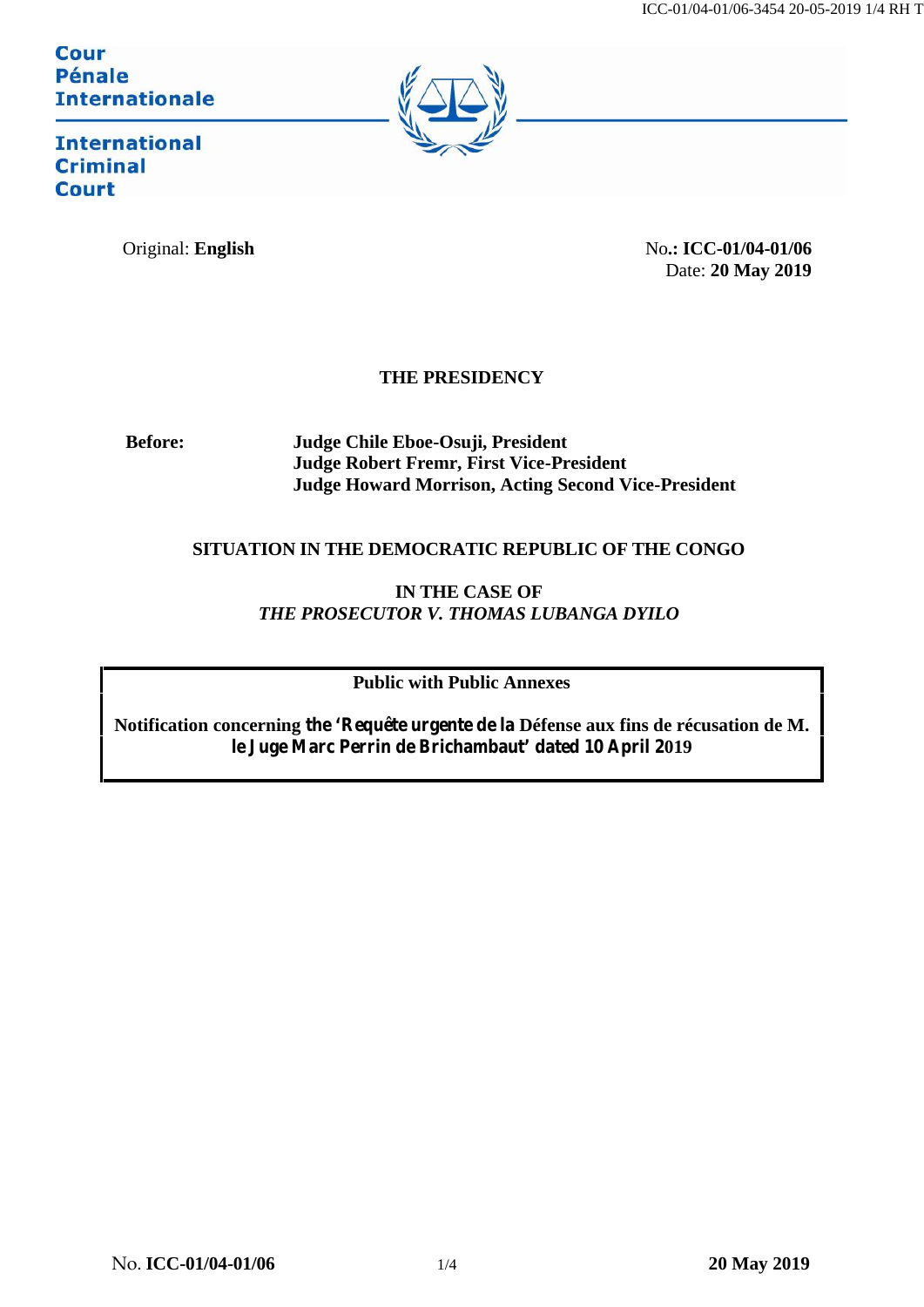## **To be notified in accordance with regulation 31 of the** *Regulations of the Court* **to:**

| The Office of the Prosecutor                                                                                        | <b>Counsel for the Defence</b><br>Ms Catherine Mabille<br>Ms Jean-Marie Biju-Duval |
|---------------------------------------------------------------------------------------------------------------------|------------------------------------------------------------------------------------|
| <b>Legal Representatives of the Victims</b><br>Mr Luc Walleyn                                                       | <b>Legal Representatives of Applicants</b>                                         |
| Mr Franck Mulenda<br>Ms Carine Bapita Buyangandu                                                                    |                                                                                    |
| Mr Joseph Keta Orwinyo<br>Mr Paul Kabongo Tshibang                                                                  | <b>Unrepresented Applicants</b><br>(Participation/Reparation)                      |
| The Office of Public Counsel for Victims<br>Ms Paolina Massida<br>Ms Sarah Pellet<br><b>States' Representatives</b> | The Office of Public Counsel for the<br><b>Defence</b>                             |
|                                                                                                                     | <b>Trust Fund for Victims</b>                                                      |

## **REGISTRY**

**Registrar** Mr Peter Lewis

**Other** Trial Chamber II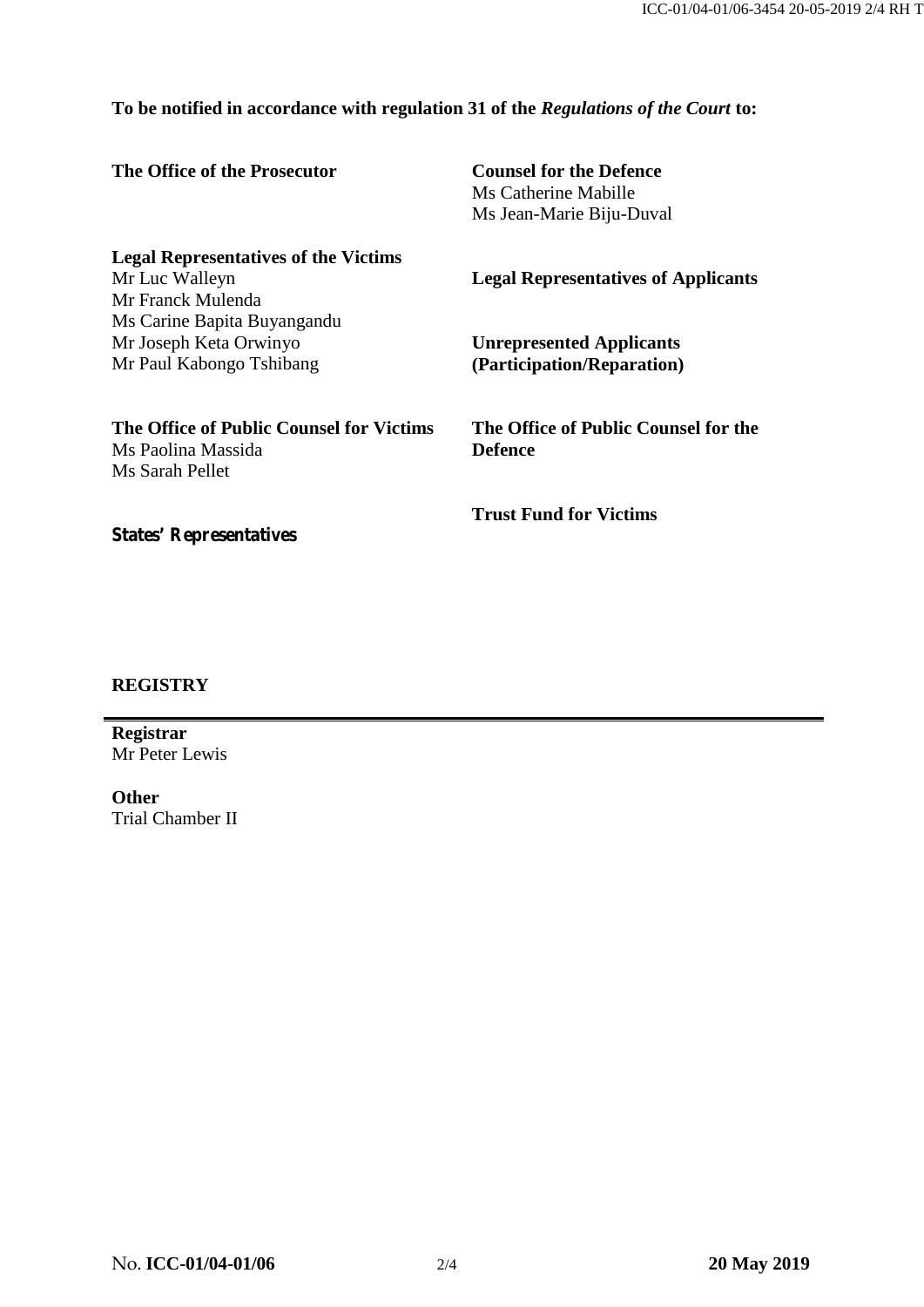The Presidency of the International Criminal Court;

In the case of *The Prosecutor v. Thomas Lubanga Dyilo*;

Noting the application from the defence of Mr Lubanga for the disqualification of Judge Perrin de Brichambaut dated 10 April 2019 ('Application');

Nothing that on 16 April 2019 Judge Perrin de Brichambaut requested to be excused from exercising any functions of the Presidency in respect of the Application (Annex 1);

Noting the Office of the Public Counsel for Victims and Legal Representatives of victims V01 responses to the Application dated 23 April 2019;

Noting further that the request for excusal was granted and Judge Morrison replaced Judge Perrin de Brichambaut in the Presidency. Pursuant to article 41(2)(c) of the Rome Statute and rule 34(2) of the Rules of Procedure and Evidence, Judge Perrin de Brichambaut was requested to make any further written observations in response to the Application by 31 May 2019 (Annex 2);

Noting that on 16 May 2019, Judge Perrin de Brichambaut made his final written observations in response to the Application (Annex 3);

*Hereby* notifies that a plenary of the judges shall be convened on 17 June 2019 to address the Application.

*Hereby* orders the Registrar to transmit this notification to all parties and participants in the case.